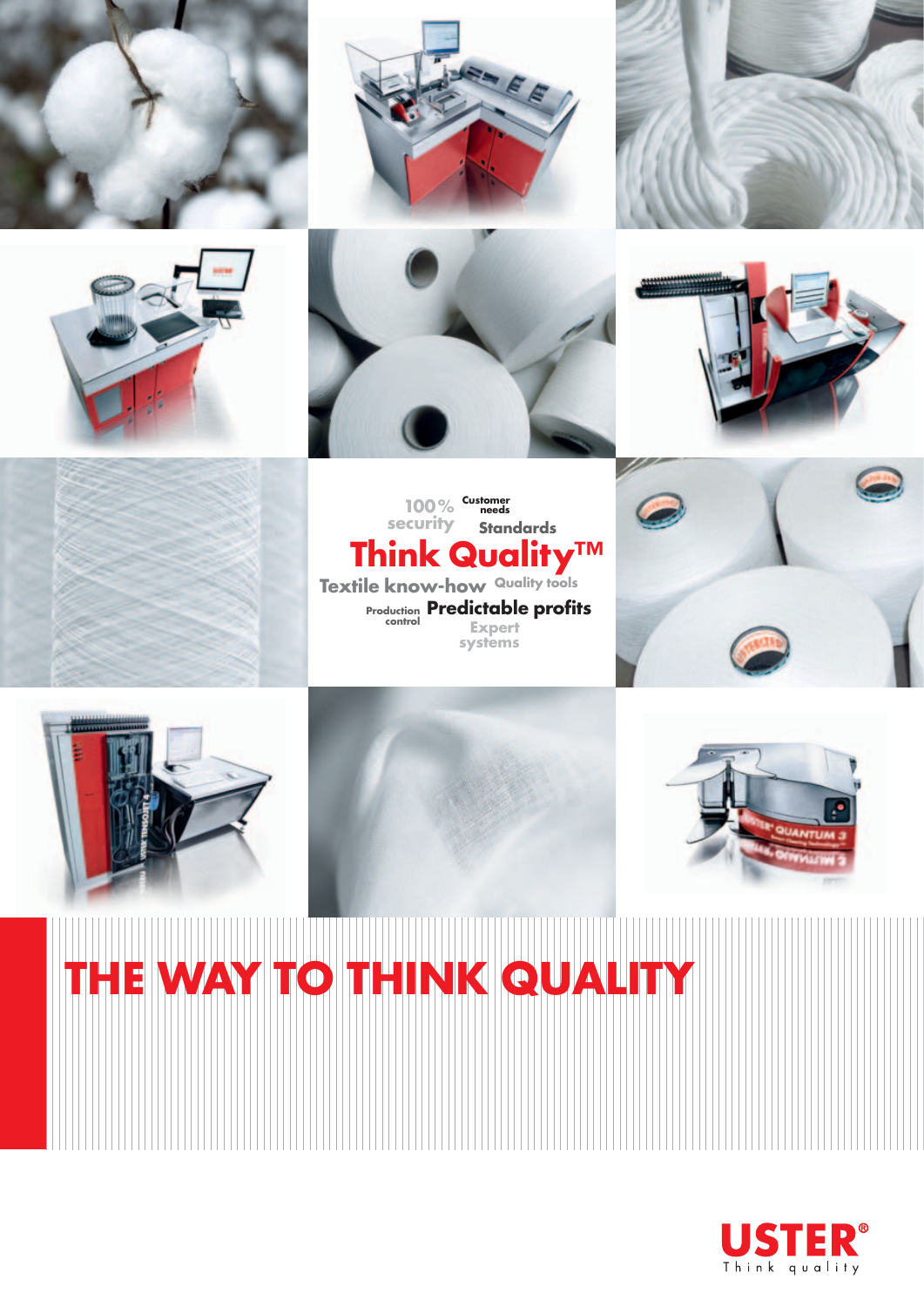## Take control of your quality for business success

Quality – for us it's a way of life. Think Quality™ the USTER way means helping textile producers to improve their control of quality, with the ultimate aim of turning quality into profitability. Think Quality<sup>™</sup> is the best way to achieve predictable profits for long-term business sustainability.

### Clear specification 1

The USTER® *STATISTICS* provide the benchmarks that allow you to agree clear specifications with your customers to ensure you always meet expectations. USTER® yarn profiles, based on USTER® *STATISTICS*, are available for many applications. Agreed specifications give clear focus for measurement and control in your processes, the first step in taking control of your quality.

#### 2 Reliable quality measuring

### 3 Fast production control

USTER provides a complete range of measuring systems covering the entire production process, from fiber to yarn to fabric quality assurance. Quality measuring systems from USTER stand for accuracy and precision, for trustworthy and reliable values – thanks to modern sensors and precise measuring technology. With USTER® systems you can be sure that your measurement and control data matches with USTER® *STATISTICS* values.

### 4 Application understanding

Total Testing from USTER is the unique combination of online data with laboratory data with a strong correlation of quality parameters. With laboratory data, you set up the mill, optimize the process, certify quality and benchmark against standards. Online, you can monitor 100 % of production on the same basis as the laboratory. You can stop production out of range early and maximize process performance. With the possibility for total quality control, you produce the right quality every time.

#### 5 Business sustainability

Every textile product is different, and every USTER customer has special application requirements. The master key to quality is application understanding and proper use of quality control instruments. With over 60 years of industrial experience USTER is the unrivalled leader in application know-how, transferred to you by our team of experts and implemented in each of our products. We cultivate in-depth relationships to understand exactly how we can help our customers to take control of their quality now and in future.

By applying Think Quality™ the USTER way, you can make a major contribution to your sustainability initiatives. USTER continuously develops ways to support environmental consciousness along the textile value chain. Reducing waste with the efficient use of raw material, less energy consumption due to less splicing are some examples. A fact-based production control with USTER® quality measurements supports cost-conscious use of consumable material and long-term business sustainability.

# Are you in control of your quality or is your quality in control of you?

## Think Quality™ – the way to make the right quality

USTER's unique Think Quality™ approach is combining the many aspects of our products and services to ensure the right quality is produced every time. The principles are simple and include having a clear specification, having the right measuring systems having a 'fast response' control of production, having a clear understanding of varying applications, and optimizing processes for business sustainability.

### The increasing demand for quality

Today's market for textile producers is more challenging than ever before. Consumers of textiles are becoming more demanding in their requirements for quality in the products they buy. This puts increasing pressure on manufacturers to produce the right level of quality every time. If they don't, their reputation suffers, customers are lost to competitors, and profits decline. Are you producing the right level of quality for your customers every time? Are you in control of your quality?

### What is 'right quality'?

'Right quality' is the level that meets the requirements of your customer, and that allows your processes and production to run at optimum efficiency and effectiveness. That is the way to ensure you make the maximum level of profit in your business. Many textile producers work on the basis that the right quality is the best possible quality that can be achieved. But this is not always the case. For example, the quality requirements for work wear are very different from those for a premium-priced dress shirt. And the level of quality needed for towels is not the same as for bed linen. What is important is that the right quality is produced for the required application.

#### Is a lack of control over quality constraining your profitability?

It is clear that producing low or poor quality products will lead to costly claims or damage your reputation, and may lead to lost customers. But did you know that producing too high quality costs you money? You may be using raw material that is more costly than the final product requires; your processes may be optimized for a higher level of quality than is really needed. Both, low quality and too high quality, can lead to a loss of profits.

#### Get the quality right every time

Just as important as producing the right level of quality is getting it right every time. One of the major sources of quality complaints is variation in quality levels from one batch of material to another. Your customers need to be sure that the products you supply meet their specifications every time, with no variation inside the batch or from batch-to-batch. Every pallet of yarn or every batch of fabric you provide must meet their requirements from one delivery to the next. By doing this, you will fulfill their expectations and build a strong reputation as a reliable supplier. You will develop a solid customer base and create a level of stability in your business that will help to achieve sustainable profits.

Advantages of being in control of your quality

# Take control of your quality – Think Quality™